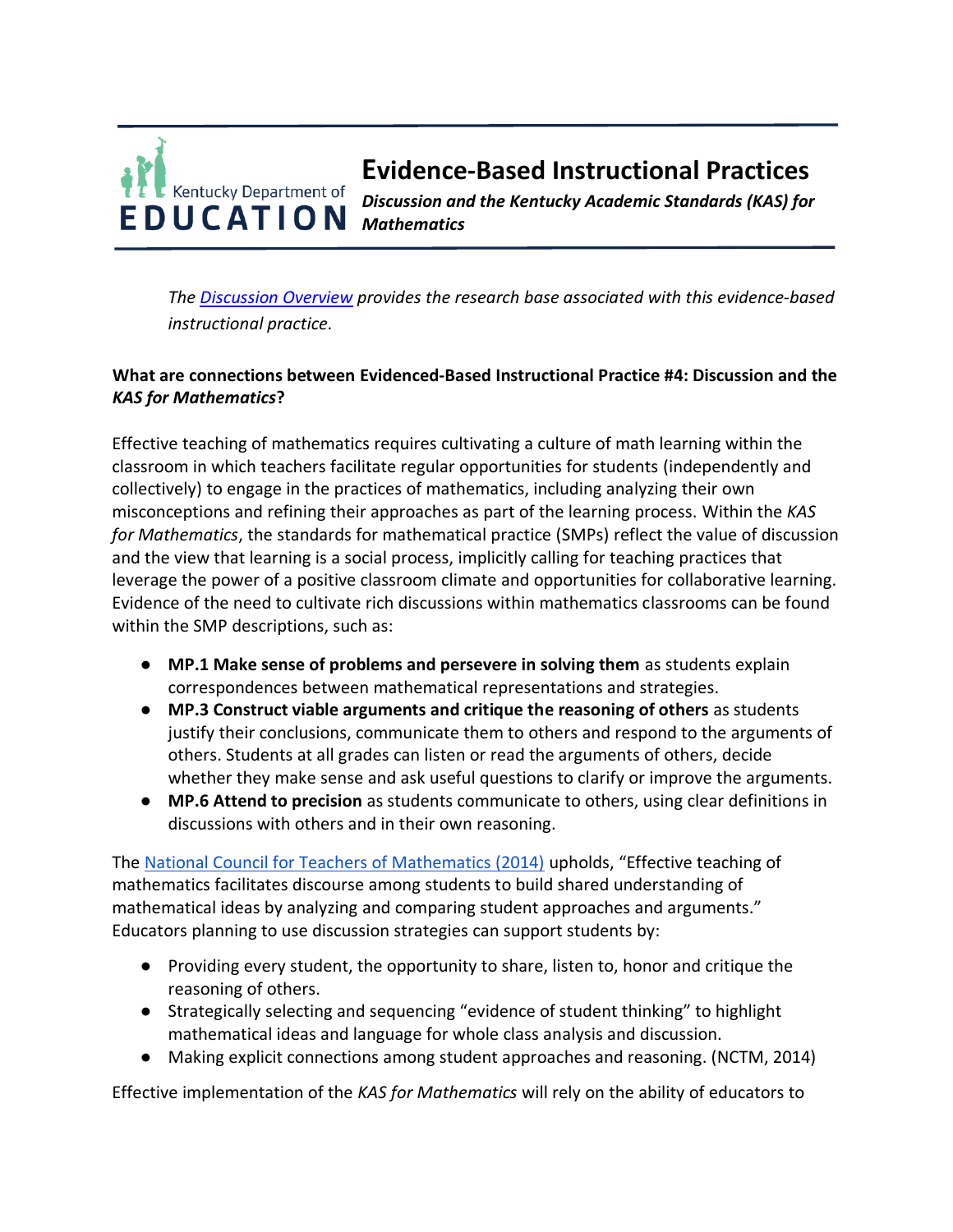create a classroom culture which encourages students to share their own thinking and to offer feedback on the thinking of others. Equipping students to engage in mathematical discussions will be critical to making the vision of the *KAS for Mathematics* a reality for Kentucky students.

# **What are planning considerations for the successful implementation of the Evidenced-Based Instructional Practice #4: Discussion to ensure that all students have equitable access and opportunity to learn the standards contained in the** *KAS for Mathematics***?**

While specific strategies may vary, [NCTM](https://www.nctm.org/Research-and-Advocacy/Research-Brief-and-Clips/Strategies-for-Discussion/) provides the following considerations for facilitating productive discussions that support successful implementation of the *KAS for Mathematics.*

When planning discussions, how do I ensure students feel socially and emotionally safe to share in classroom conversations? Consider:

- Attending to the classroom culture. Creating a learning community is essential for mathematical practices that are interpersonal by nature, such as MP.3. For a more indepth discussion around establishing the learning environment in mathematics, see [EBIP](https://education.ky.gov/curriculum/standards/kyacadstand/Documents/EBIP_1_Mathematics.pdf)  [#1.](https://education.ky.gov/curriculum/standards/kyacadstand/Documents/EBIP_1_Mathematics.pdf)
- Exploring incorrect solutions. By thinking about when misconceptions are likely to arise in the le[s](https://irp-cdn.multiscreensite.com/7a45b809/files/uploaded/talk_moves_map_oconnor_2017.pdf)son, teachers can plan to use strategies, such as **Talk Moves**, that will support students to clarify and advance their learning. Planning to use these strategies allows teachers to be ready to quickly take appropriate pedagogical action and can offer opportunities to normalize mistake-making and celebrate intellectual risk-taking.

When planning discussions, how do I ensure teachers are responsive to students' interests and knowledge base? Consider:

- Choosing high-level mathematics tasks. Engaging with tasks that provide multiple pathways for success and require reasoning and problem solving in a relevant or meaningful way can be a great opportunity to foster discussion (MP.4). For a more indepth discussion around selecting high quality, standards aligned tasks, see [EBIP #2.](https://education.ky.gov/curriculum/standards/kyacadstand/Documents/EBIP_2_Mathematics.pdf)
- Examining and planning questions. Using [purposeful questions](https://www.nctm.org/Conferences-and-Professional-Development/Tips-for-Teachers/Asking-Questions-and-Promoting-Discourse/) can assess and advance student's reasoning and sense making about important mathematical ideas and relationships (NCTM, 2014). Utilizing activities, such a[s](https://wodb.ca/index.html) [Which One Doesn't Belong](https://wodb.ca/index.html), can encourage students to find and explain correspondences between multiple mathematical representations. For additional support integrating the Standards for Mathematical Practice using questions, access the [K](https://education.ky.gov/curriculum/standards/kyacadstand/Documents/SMP_Look_Fors_and_Question_Stems.pdf)DE's Engaging the SMPs: Look fors [and Question Stems.](https://education.ky.gov/curriculum/standards/kyacadstand/Documents/SMP_Look_Fors_and_Question_Stems.pdf)
- Being strategic about "telling" new information. Revealing new information in a strategic way is an important part of [3 Act Tasks,](https://tapintoteenminds.com/3act-math/) a common framework for modeling tasks. Utilizing [slow reveal graphs,](https://slowrevealgraphs.com/) as demonstrate[d](https://amplify.com/math-teacher-lounge?utm_campaign=FY20_Math_mathteacherlounge.com_National_videoseries&utm_medium=email&_hsmi=105707915&_hsenc=p2ANqtz-9xlfmbHGZa5heYHLkxM7AlAO5XE0Ma7rwjb0tA87X3RK5FW5mj1Nvpali_tSxG9HGdZZL1Brv74ckTeFswFapaxgKMz5SuaxV9HkS7u0ajrP69WK8&utm_content=105707915&utm_source=hs_email) [here,](https://amplify.com/math-teacher-lounge?utm_campaign=FY20_Math_mathteacherlounge.com_National_videoseries&utm_medium=email&_hsmi=105707915&_hsenc=p2ANqtz-9xlfmbHGZa5heYHLkxM7AlAO5XE0Ma7rwjb0tA87X3RK5FW5mj1Nvpali_tSxG9HGdZZL1Brv74ckTeFswFapaxgKMz5SuaxV9HkS7u0ajrP69WK8&utm_content=105707915&utm_source=hs_email) can be a powerful tool in creating curiosity, offering multiple entry points to a discussion on data and eliciting profound noticings from students.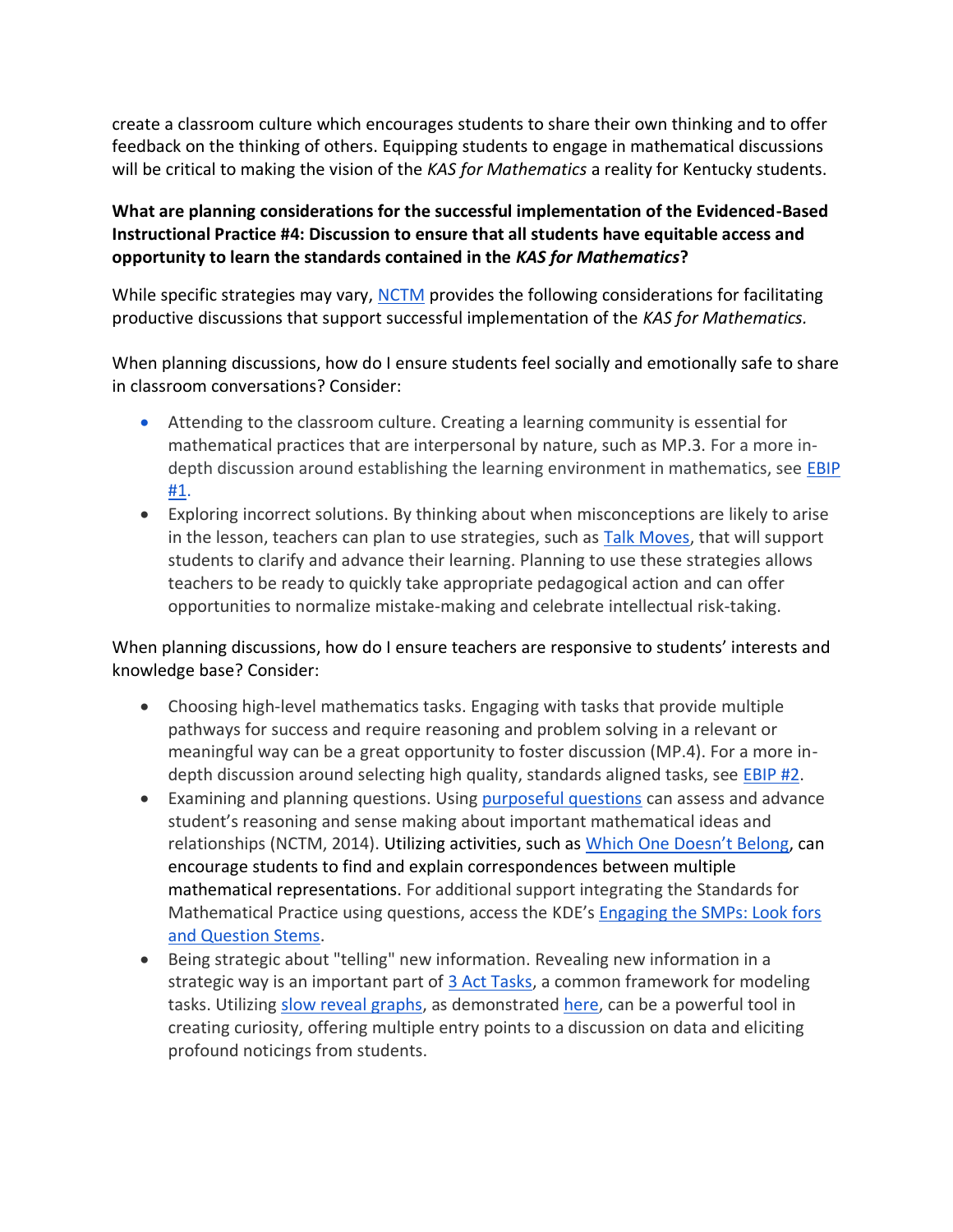When planning discussions, how do I ensure students feel empowered and equipped to be facilitators of their own learning conversations? Consider:

- Allowing student thinking to shape discussions. Position students as mathematically competent by encouraging students to construct mathematical arguments and engage in the reasoning of others. Empower students to give and receive constructive feedback.
- Using teacher discourse moves to move the mathematics forward**.** Consider what teacher moves might help students [strengthen reasoning and communication skills,](http://stem4els.wceruw.org/resources/Student-and-Teacher-moves.pdf) along with ways to empower students to use similar strategies in collaborative groups. Throughout classroom discourse, consider ways to encourage active listening among students to further explore the arguments of others, asking useful questions to clarify or improve the arguments (MP3).

# **What strategies and resources can support the implementation of Evidence-Based Instructional Practice #4: Discussion within the** *KAS for Mathematics?*

# *Explicit Teaching of In-Depth Discussion Skills*

Teachers must model through words and actions the importance of grappling with content to build a deep understanding; they must equip students with the content knowledge and problem solving tools to find multiple pathways to a given solution; and they must facilitate regular opportunities for students to engage in the practices of mathematics.

- For a more in-depth discussion around explicit teaching and modeling in mathematics, see [EBIP #3.](https://education.ky.gov/curriculum/standards/kyacadstand/Documents/EBIP_3_Mathematics.pdf)
- For additional support engaging students in the practice of discussing mathematics, see KDE's [Implementing Social, Emotional and Academic Development \(SEAD\) within the](https://kystandards.org/standards-resources/mathematics-resources/integrating-sead-mathematics/) *[KAS for Mathematics](https://kystandards.org/standards-resources/mathematics-resources/integrating-sead-mathematics/)* resource library. The resource library is intended to support educators in looking for authentic opportunities to interweave the development of one (or more) social emotional competencies with the development of the mathematics content and practices.

#### *Engaging All Students in Discussion*

Sometimes students may memorize terms and definitions or learn how to manipulate symbolic forms without ever drawing connections among them. As a result, students cannot easily apply that knowledge beyond the specific examples or situations used in instruction. Students enter school with informal, personally constructed ways of making sense of math and often use that informal understanding to solve problems. Informal language often relies on superficial features, such as the position of symbols on the page, rather than on the underlying mathematical operations. Consider:

- What opportunities do I have to connect students' intuitive understanding to formal mathematical concepts and notation?
- While it is not harmful to use informal language in the classroom, it is necessary for students to know precise mathematical language and understand the logical meaning behind it (MP.6). How might I model precise mathematical language within my